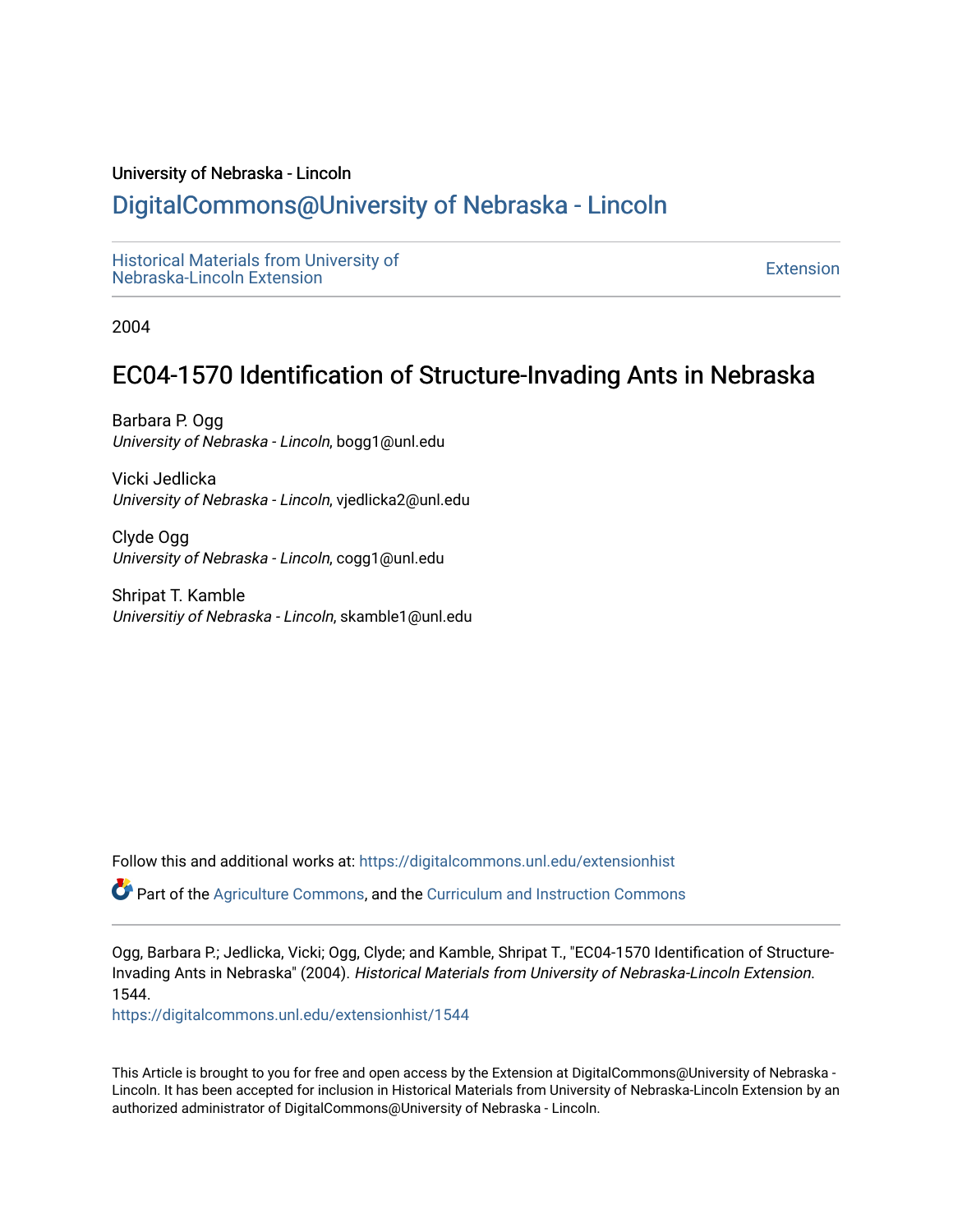**Identification of** 

# **Structure-Invading Ants**

#### in Nebraska

Barbara Ogg, Extension Educator Vicki Jedlicka, Publication and Resource Assistant Clyde Ogg, Extension Educator — Pesticide Education Shripat T. Kamble, Extension Urban Entomologist

#### **One-Node Ants**

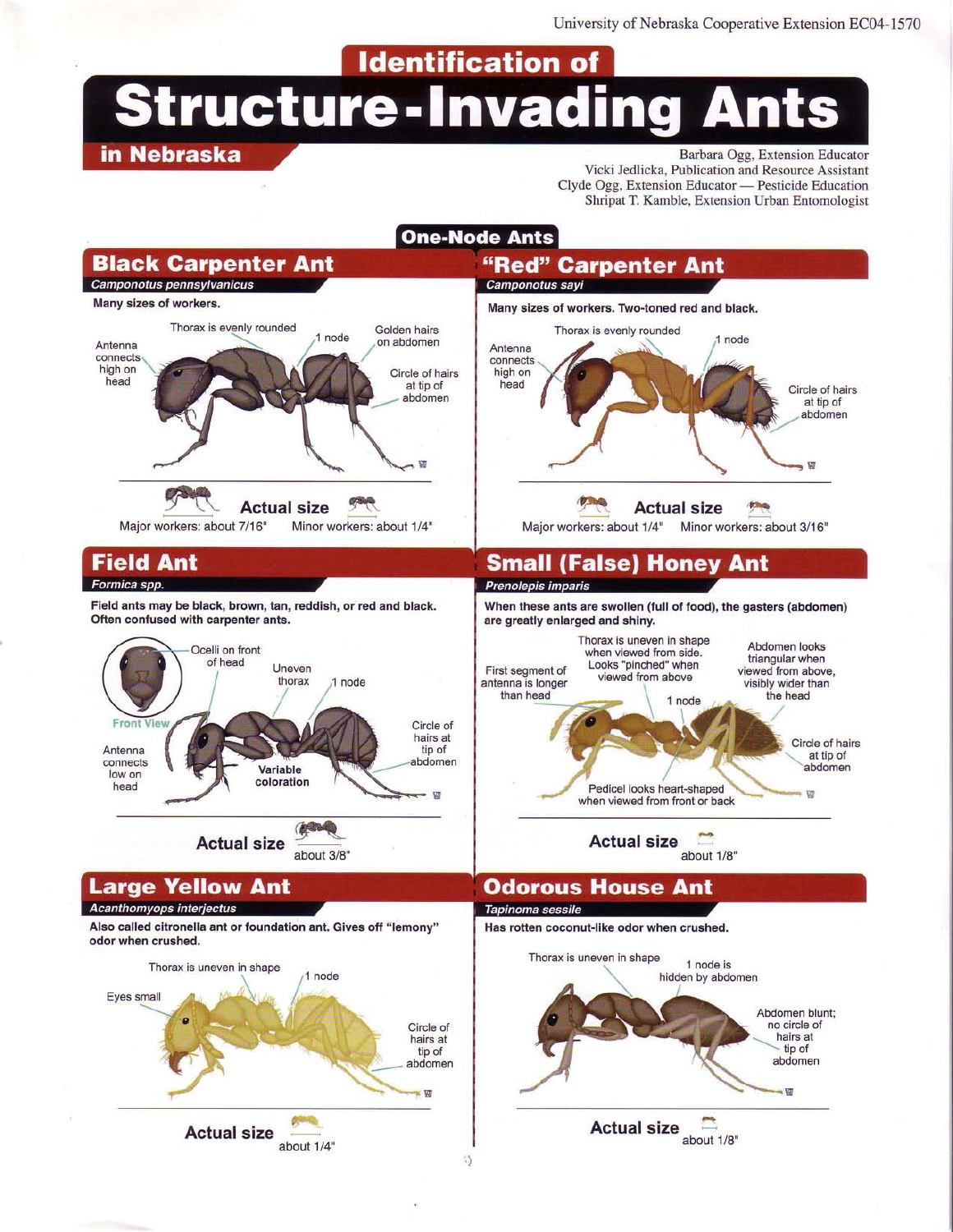# **Two-Node Structure-Invading Ants**

| <b>Species</b>                                   | <b>Workers</b>                                                                                                                                                                                                  | Habits/Management                                                                                                                                                                                                                                                                                                                                                                                                                                                                                                                                                                                                        |
|--------------------------------------------------|-----------------------------------------------------------------------------------------------------------------------------------------------------------------------------------------------------------------|--------------------------------------------------------------------------------------------------------------------------------------------------------------------------------------------------------------------------------------------------------------------------------------------------------------------------------------------------------------------------------------------------------------------------------------------------------------------------------------------------------------------------------------------------------------------------------------------------------------------------|
| <b>Thief Ant</b><br>Solenopsis molesta           | Tiny, about $1/32$ to $1/16$ inch<br>(1.0-1.5 mm); yellowish; often<br>confused with Pharaoh ant,<br>but has two segments in the<br>club-like structure at the end<br>of the antenna. Small eyes.               | Often lives in association with other ants as a predator of brood; omnivo-<br>rous but prefers grease or high protein foods over sweets; frequent house<br>invader, may nest indoors in cracks and cupboards. In Nebraska it is more<br>common than the pharaoh ant. Management: Treat colonies in wall voids<br>with dusts. Baits are not effective.                                                                                                                                                                                                                                                                    |
| <b>Pharaoh Ant</b><br>Monomorium<br>pharaonis    | Tiny, about $1/16$ to $3/32$ inch<br>$(1.5 to 2 mm)$ ; yellowish to<br>red; often confused with thief<br>ant, but has three segments<br>in the club-like structure at<br>the end of the antenna.                | Nests in secluded spots and prefers temperatures of 80 - 86° F. Pharaoh ants<br>often are found around kitchen and bathroom faucets where they obtain<br>water. This ant feeds on sweets but also eats fatty foods. It is predacious on<br>other insects and will even eat dead insects. More common in warmer<br>climates than in Nebraska. Management: Residual insecticides are not<br>useful because colonies tend to split. Baiting is the preferred management<br>strategy.                                                                                                                                        |
| <b>Little Black Ant</b><br>Monomorium<br>minimum | Tiny, about $1/32$ to $1/16$ inch<br>$(1.0 to 1.5 mm)$ ; jet black.                                                                                                                                             | Small craters of fine soil mark nest openings in the ground; will also nest in<br>woodwork or masonry of buildings; omnivorous, not a common invading<br>ant in Nebraska. Management: Drench or dust outdoor colonies. Treat<br>colonies in wall voids with dusts. Baits also may be effective.                                                                                                                                                                                                                                                                                                                          |
| <b>Acrobat Ant</b><br>Crematogaster spp.         | Small, about 1/8 inch long<br>(3 mm); brown to blackish.<br>The pedicel attaches to the<br>upper part of the abdomen.<br>When viewed from front or<br>back, the abdomen is heart-<br>shaped.                    | Acrobat ants often tunnel and nest in wood. They have similar habits to<br>carpenter ants and can live in decaying tree stumps. Inside they live in wall<br>voids and door or window frames or foam insulation under siding. They<br>may nest in wood already damaged by carpenter ants or termites. Nest<br>locations often are associated with moisture problems and water leaks.<br>Acrobat ants feed on honeydew and tend aphids. Management: Eliminate<br>conducive moisture conditions before treating colonies. Baits are not<br>effective.                                                                       |
| <b>Pavement Ant</b><br>Tetramorium<br>caespitum  | Small workers, about 1/8<br>inch (2.5 to 3 mm); light to<br>dark brown or blackish; head<br>and thorax furrowed by<br>parallel lines. One pair of<br>spines on thorax and a sting<br>on the tip of the abdomen. | This ant gets its name because it often nests under sidewalks, driveways<br>and building foundations. A mound of displaced soil along a paved area is<br>a sign of pavement ant activity. During the winter, pavement ants may nest<br>inside structures near a heat source. Trailing ants feed on a wide variety of<br>foods, including dead insects, greasy foods, seeds and sweets, as well as<br>aphid honeydew. Management: Locate and treat colonies with an appropri-<br>ate insecticide. Commercial baits may be effective.                                                                                      |
| <b>Big-Headed Ant</b><br>Pheidole spp.           | Small workers, about 1/16 to<br>$1/8$ inch (1.5 to 3 mm);<br>yellowish or light to dark<br>brown. Two sizes of workers.<br>Major workers have a very<br>large head in proportion to<br>their body.              | Most common in warmer areas of the United States, but found in Nebraska.<br>This ant primarily lives outdoors and only occasionally invades structures.<br>Colonies have multiple queens and can be very large. Nesting is usually in<br>the soil in protected locations, such as under rocks, logs, firewood, patio<br>blocks, and landscape timbers, but they also will nest in open areas. Big-<br>headed ants will construct mud tubes on foundations, similar to termite<br>tunnels. Management: Treat colonies, depending on location. Using<br>outdoor granular baits may be effective unless colonies are large. |

Identifying Winged Ants: Mature ant colonies produce winged ants that swarm periodically. These winged ants, called swarmers/ emerge from the nest and fly off to start new colonies. When colonies are found outdoors, swarming occurs outside. Indoor swarming usually indicates the ant nest is in or under the structure. Swarming ants include females (queens) and males (kings) that look quite different from the worker ants. Compared with workers, queens are much larger and more robust; kings are skinny and much smaller than workers. Queens and kings also may be colored differently than workers, so color is not a good feature when identifying winged ants. Swarming ants have some of the key feafures of workers, but ant identification is most accurate with worker specimens.

> lssued in furtherance of Cooperative Extension work, Acts of May 8 and June 30, 1 914, in cooperation with the U.S. Department of Agriculture. Elbert Dickey, Dean and Director, University of Nebraska, Institute of Agriculture and Natural Resources.

> > { l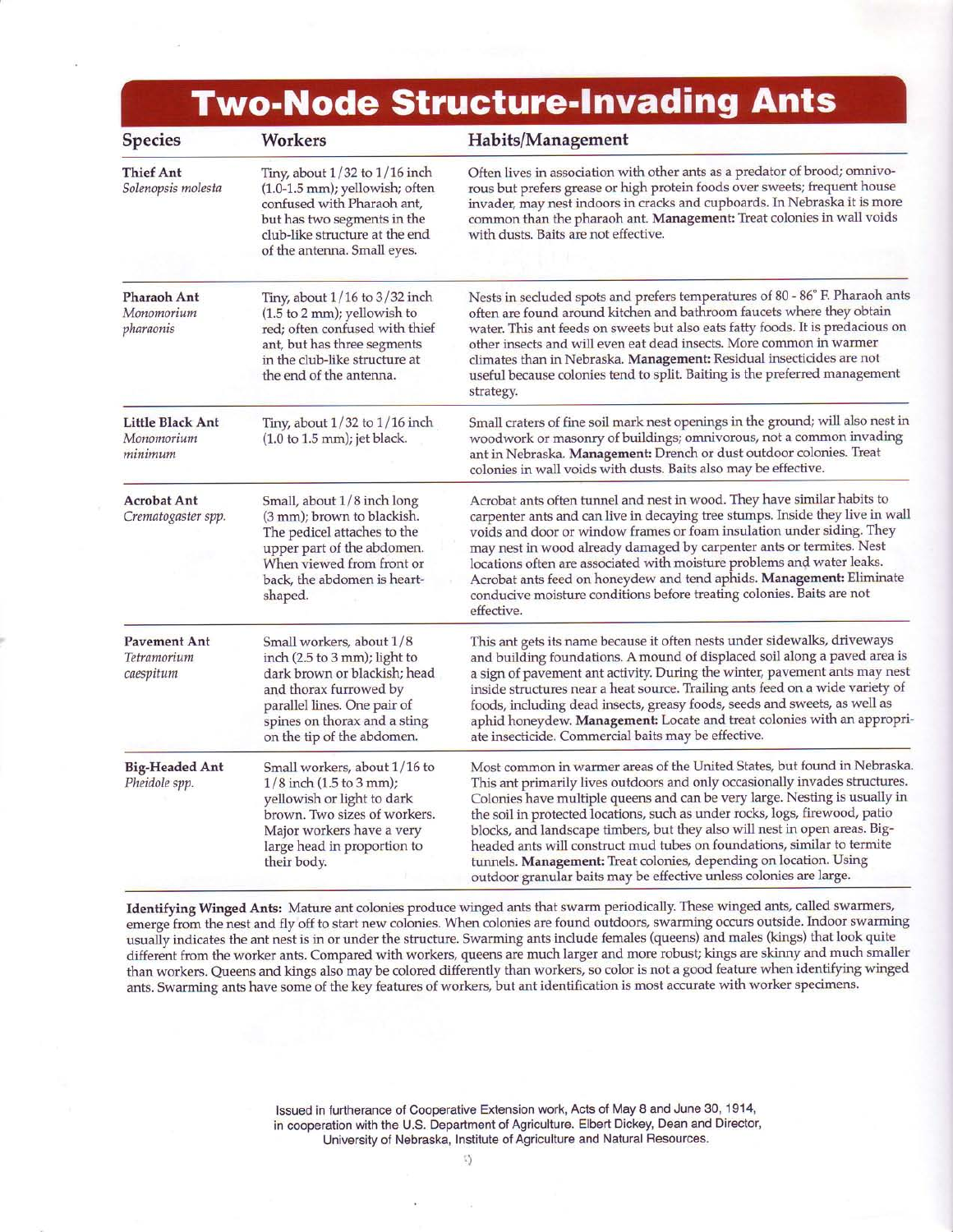# **Two-Node Ants**